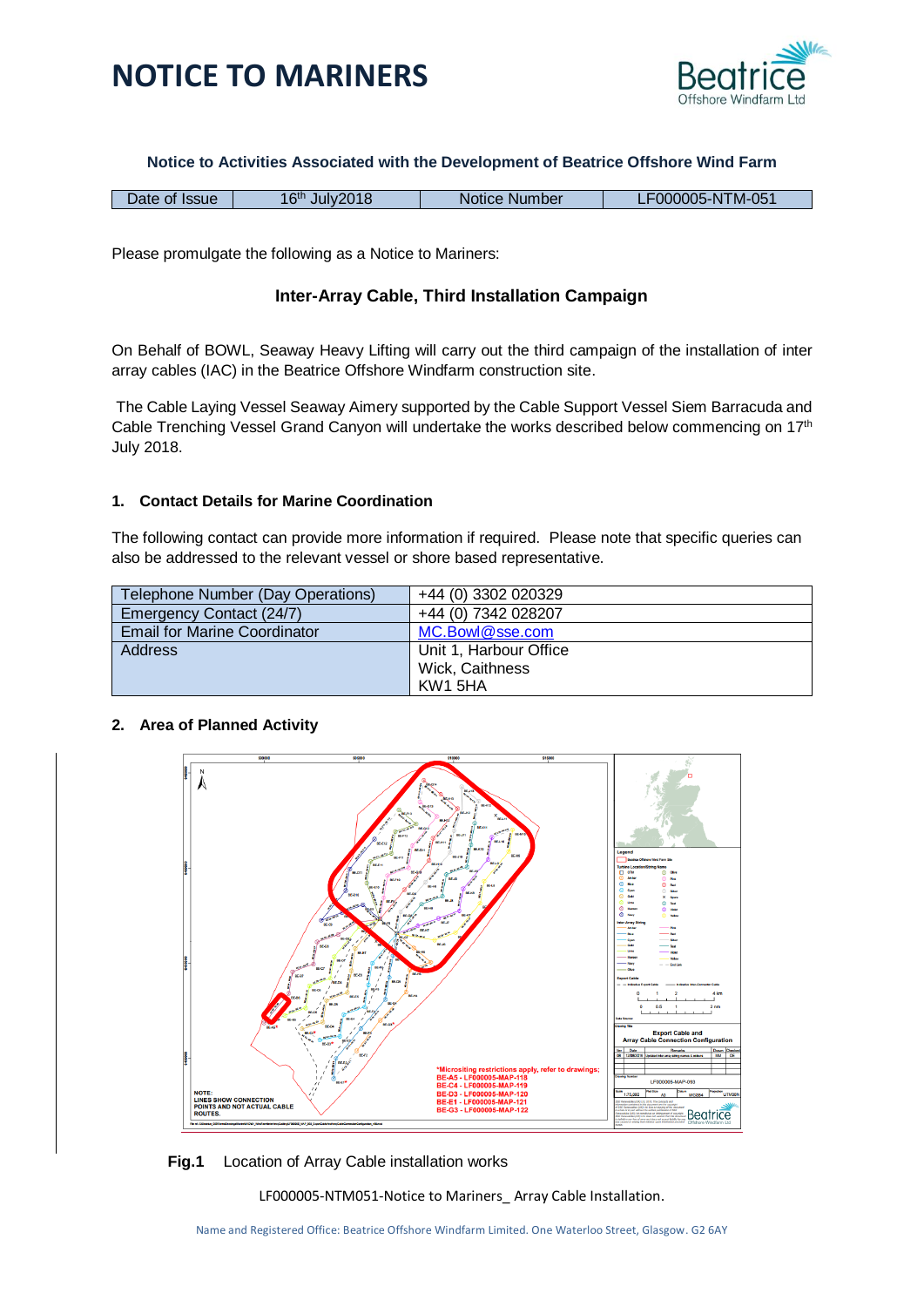

### **3. Activity Description**

The CLV Seaway Aimery will install 41 Inter Array Cables during the third cable installation campaign. The cables will be laid and buried between the Wind Turbine Generator (WTG) & Offshore Transformer Module (OTM) foundations listed below.

Three trenching trial cables have been surface laid and secured by clumpweights. These trial cables will be trenched/recovered during the third cable installation campaign during July/August 2018. The sequence below is indicative only and subject to amendment. Sixteen (16) cables were laid and buried during campaign 1 in Nov/Dec 2017 with a further thirty four (34) laid and buried during March-May 2018.

The CLV Seaway Aimery will be supported by the TSV Grand Canyon I (or III) for cable burial, Cables numbered from 51 to 88 in the sequence will be buried by a tracked jetting trencher, whilst cables 89 to 91 will be buried using a combination of tracked mechanical cutting trencher and tracked jet trencher.

The CSV Siem Barracuda will support inter-array cable installation activities in the Northern portion of the Beatrice wind farm, conducting cable pull in, testing and termination activities, working in parallel with the CLV Seaway Aimery. The Siem Barracuda will undertake the following workscopes; personnel transfer to WTG foundations and OTMs by Ampelmann Gangway; crane operations to transfer equipment to/from WTG foundations and Offshore Transformer Modules (OTMs); Work class ROV activities at the seabed in the vicinity of WTG foundations and OTMs; and survey activities along the planned inter-array cable routes linking the appropriate WTG foundations/OTMs.



**Fig 2.** Grand Canyon tracked trenching system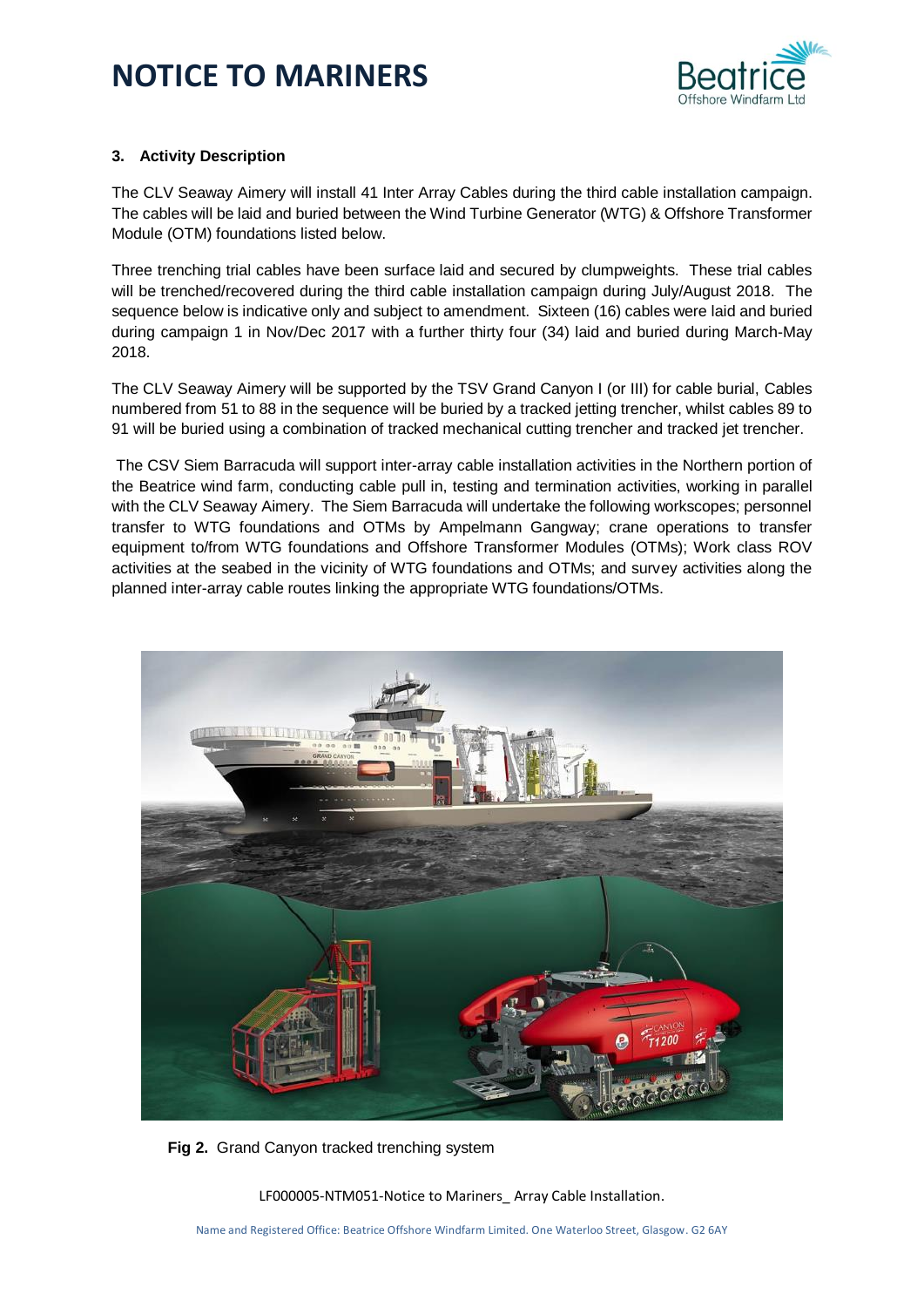

**Table 1** IAC Installation Sequence

| Installation |                     |               |                       |                        |                     |                      |
|--------------|---------------------|---------------|-----------------------|------------------------|---------------------|----------------------|
| Sequence     | Cable               | <b>String</b> | <b>Latitude Start</b> | <b>Longitude Start</b> | <b>Latitude End</b> | <b>Longitude End</b> |
| 51           | BE-D9-BE-C9         | 1462.4        | 58;15.596 N           | 2;55.777 W             | 58;15.381 N         | 2;56.901 W           |
| 52           | BE-C9-BE-D10        | 2084.4        | 58;15.393 N           | 2;56.904 W             | 58;16.214 N         | 2;55.570 W           |
| 53           | BE-D10-BE-D11       | 1231.7        | 58;16.227 N           | 2;55.573 W             | 58:16.838 N         | 2;55.359 W           |
| 54           | BE-M10-BE-L10       | 1329.8        | 58;17.731 N           | 2;47.687 W             | 58;17.932 N         | 2;46.558 W           |
| 55           | BE-L9-BE-L10        | 1240.2        | 58;17.110 N           | 2;47.898 W             | 58;17.718 N         | 2;47.685 W           |
| 56           | BE-J8-BE-J9         | 1250.5        | 58;16.061 N           | 2;50.362 W             | 58;16.669 N         | 2;50.149 W           |
| 57           | BE-J9-BE-K9         | 1290.8        | 58:16.682 N           | 2;50.152 W             | 58:16.884 N         | 2;49.023 W           |
| 58           | BE-K9-BE-K10        | 1258.2        | 58;16.896 N           | 2;49.025 W             | 58;17.504 N         | 2;48.812 W           |
| 59           | BE-K7-BE-K8         | 1233.3        | 58;15.654 N           | 2;49.448 W             | 58;16.263 N         | 2;49.233 W           |
| 60           | BE-F12-BE-G12       | 1291.3        | 58;17.901 N           | 2;52.899 W             | 58;18.103 N         | 2;51.769 W           |
| 61           | BE-G12-BE-F13       | 1511.5        | 58;18.115 N           | 2;51.772 W             | 58;18.522 N         | 2;52.690 W           |
| 62           | <b>BE-F8-BE-E10</b> | 2227.8        | 58;15.416 N           | 2;53.737 W             | 58;16.432 N         | 2;54.445 W           |
| 63           | BE-E10-BE-E11       | 1258.6        | 58;16.444 N           | 2:54.446 W             | 58;17.053 N         | 2;54.235 W           |
| 64           | BE-E11-BE-F11       | 1287.6        | 58;17.064 N           | 2;54.237 W             | 58;17.267 N         | 2;53.106 W           |
| 65           | BE-D11-BE-E12       | 2104.2        | 58:16.851 N           | 2;55.362 W             | 58;17.673 N         | 2;54.024 W           |
| 66           | BE-M9-BE-M10        | 1453.0        | 58;17.324 N           | 2;46.773 W             | 58;17.945 N         | 2;46.561 W           |
| 67           | BE-K8-BE-L9         | 2102.7        | 58;16.275 N           | 2;49.237 W             | 58;17.098 N         | 2;47.895 W           |
| 68           | BE-F11-BE-F12       | 1250.6        | 58;17.280 N           | 2;53.109 W             | 58;17.889 N         | 2;52.896 W           |
| 69           | BE-H12-BE-G13       | 1420.2        | 58;18.330 N           | 2;50.647 W             | 58;18.724 N         | 2;51.560 W           |
| 70           | BE-G13-BE-G14       | 1230.5        | 58;18.737 N           | 2;51.563 W             | 58;19.345 N         | 2;51.349 W           |
| 71           | BE-H13-BE-G14       | 1497.6        | 58;18.951 N           | 2;50.436 W             | 58;19.358 N         | 2;51.351 W           |
| 72           | BE-F8-BE-F9         | 1321.3        | 58;15.407 N           | 2;53.733 W             | 58;16.025 N         | 2;53.526 W           |
| 73           | BE-F9-BE-F10        | 1224.3        | 58;16.038 N           | 2;53.529 W             | 58;16.647 N         | 2;53.316 W           |
| 74           | BE-F10-BE-G10       | 1351.2        | 58;16.659 N           | 2;53.320 W             | 58;16.861 N         | 2;52.190 W           |
| 75           | BE-F8-BE-G9         | 2208.2        | 58;15.404 N           | 2;53.736 W             | 58;16.240 N         | 2;52.400 W           |
| 76           | BE-G9-BE-H10        | 2091.7        | 58;16.253 N           | 2;52.404 W             | 58;17.076 N         | 2;51.065 W           |
| 77           | <b>BE-G7-BE-G8</b>  | 1218.5        | 58;15.010 N           | 2;52.823 W             | 58;15.619 N         | 2;52.611 W           |
| 78           | BE-G8-BE-H9         | 2097.0        | 58;15.631 N           | 2;52.614 W             | 58;16.455 N         | 2;51.275 W           |
| 79           | BE-H9-BE-J10        | 2124.9        | 58;16.467 N           | 2;51.278 W             | 58;17.290 N         | 2;49.939 W           |
| 80           | BE-E12-BE-F13       | 2106.0        | 58;17.686 N           | 2;54.027 W             | 58;18.510 N         | 2;52.687 W           |
| 81           | BE-L8-BE-M9         | 2092.9        | 58;16.489 N           | 2;48.111 W             | 58;17.312 N         | 2;46.770 W           |
| 82           | BE-G10-BE-G11       | 1228.5        | 58;16.873 N           | 2;52.193 W             | 58;17.483 N         | 2;51.980 W           |
| 83           | BE-G11-BE-H12       | 2082.0        | 58;17.495 N           | 2;51.983 W             | 58;18.318 N         | 2;50.644 W           |
| 84           | BE-H10-BE-H11       | 1257.1        | 58;17.088 N           | 2;51.068 W             | 58;17.697 N         | 2;50.854 W           |
| 85           | BE-H11-BE-J12       | 2090.9        | 58;17.709 N           | 2;50.857 W             | 58:18.532 N         | 2;49.516 W           |
| 86           | BE-J12-BE-H13       | 1477.2        | 58;18.544 N           | 2;49.519 W             | 58;18.938 N         | 2;50.433 W           |
| 87           | BE-K10-BE-K11       | 1260.1        | 58;17.516 N           | 2;48.815 W             | 58;18.125 N         | 2;48.601 W           |
| 88           | BE-K11-BE-K12       | 1225.1        | 58;18.746 N           | 2;48.389 W             | 58;18.138 N         | 2;48.604 W           |
| 89           | BE-J10-BE-J11       | 1234.8        | 58;17.303 N           | 2;49.941 W             | 58;17.911 N         | 2;49.728 W           |
| 90           | BE-J11-BE-J13       | 2429.5        | 58;17.923 N           | 2;49.731 W             | 58;19.153 N         | 2;49.305 W           |
| 91           | BE-J13-BE-K12       | 1533.6        | 58;19.165 N           | 2;49.308 W             | 58;18.758 N         | 2;48.393 W           |

OTM foundations highlighted in BOLD **that in a set of the set of the set of the set of the set of the set of the set of the set of the set of the set of the set of the set of the set of the set of the set of the set of the**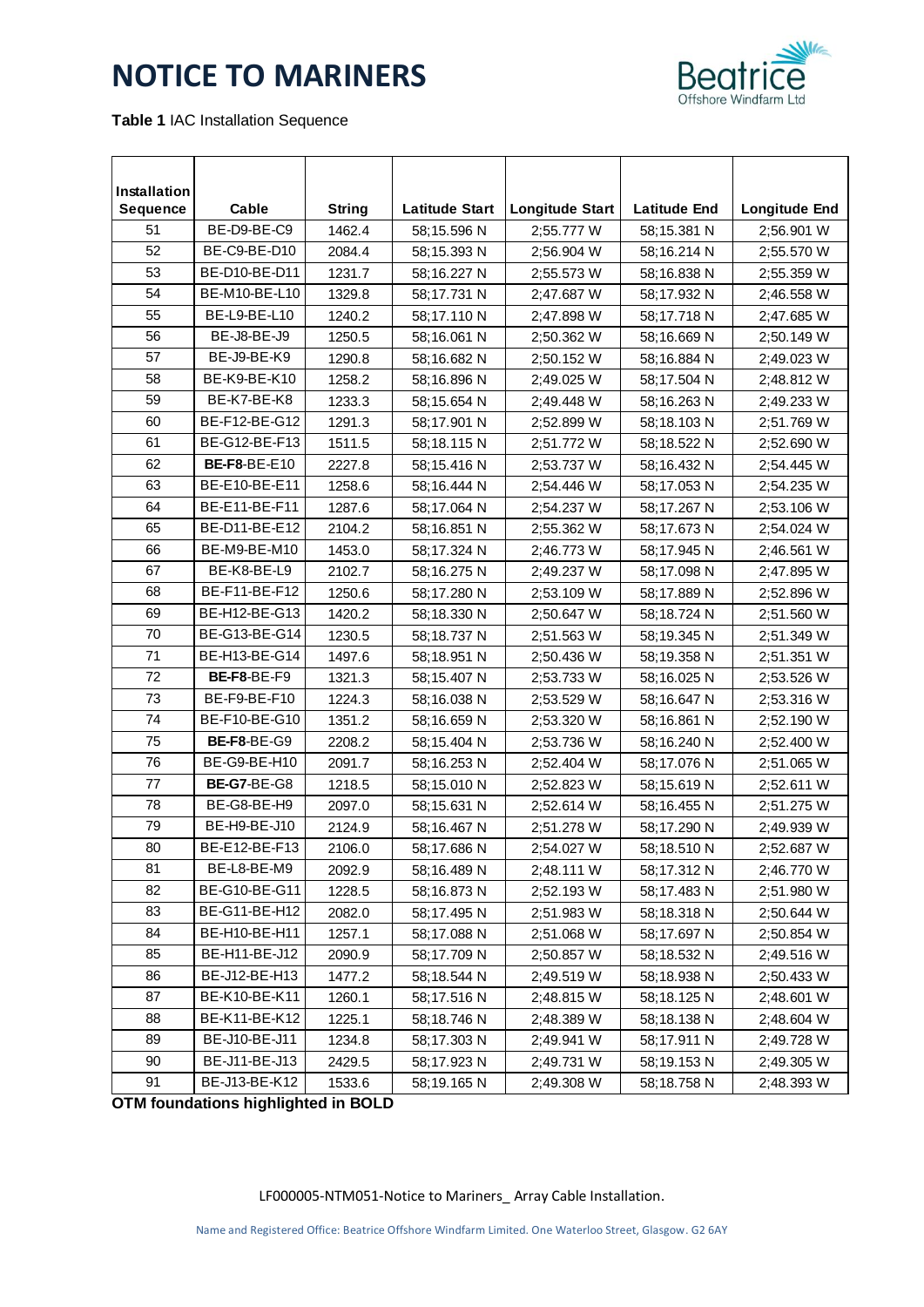

### **4. Vessels Associated with the Activity**

The vessels involved with the described operation are the Seaway Aimery, Siem CSV Barracuda and the TSV Grand Canyon (I or III).

| <b>CLV Seaway Aimery</b>                   |                                                                     |
|--------------------------------------------|---------------------------------------------------------------------|
| <b>General Description and Dimensions:</b> | Length overall 95.3 m<br>Breadth moulded 21.5 m<br>Draft max. 7.2 m |
| <b>Call Sign:</b>                          | LATX7                                                               |
| <b>MMSI:</b>                               | 258182000                                                           |
| <b>On Board Contact:</b>                   | V-Sat phone: +44 203 1454 129                                       |
| <b>Offshore Manager / Party Chief:</b>     | Captain Direct: +44 203 1454 122<br>captain@aimery.siemoffshore.com |
| E-mail:                                    | bridge@aimery.siemoffshore.com                                      |
| <b>Onshore Representative:</b>             | Majbritt Pauladottir, +47 95 93 60 32,<br>mpa@siemoffshore.com      |



| <b>CSV Siem Barracuda</b>                            |                                                             |  |
|------------------------------------------------------|-------------------------------------------------------------|--|
| <b>General Description and</b><br><b>Dimensions:</b> | Length overall 121m<br>Breadth moulded 22m<br>Draft max. 7m |  |
| <b>Call Sign:</b>                                    | 5BZQ3                                                       |  |
| <b>MMSI:</b>                                         | 212253000                                                   |  |
| <b>On Board Contact:</b>                             | V-Sat phone: +47 23 96 06 82                                |  |
| <b>Offshore Manager / Captain:</b>                   | +47 989 06 307                                              |  |
| E-mail:                                              | captain@barracuda.siemoffshore.com                          |  |
| <b>Onshore Representative:</b>                       | Audun Oien, + 47 38 600 460,<br>Audun.Oien@siemoffshore.com |  |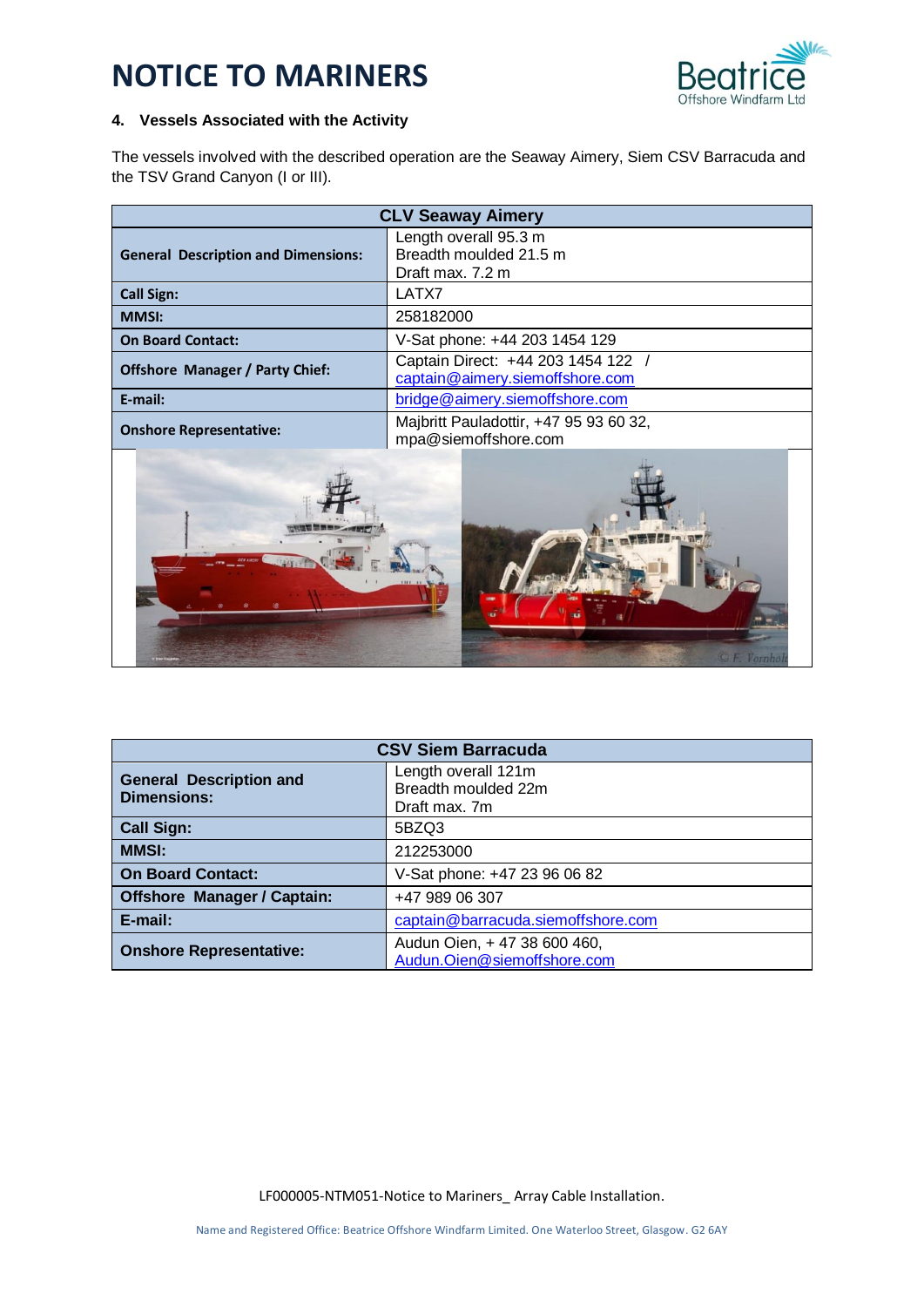



| <b>TSV Grand Canyon I</b>                            |                                                                      |  |
|------------------------------------------------------|----------------------------------------------------------------------|--|
| <b>General Description and</b><br><b>Dimensions:</b> | Length overall 125.4 m<br>Breadth extreme 30.1 m<br>Draft max. 7.5 m |  |
| <b>Call Sign:</b>                                    | LACX8                                                                |  |
| <b>MMSI:</b>                                         | 257031820                                                            |  |
| <b>On Board Contact:</b>                             | Inmarsat phone: +87 07 73 20 54 66                                   |  |
| <b>Vessel Master:</b>                                | Tel: +47 21 03 45 00<br>Email: master@grand-canyon.no                |  |
| <b>Offshore Manager:</b>                             | Tel: +44 1224 755 151<br>Email: gc1offman@helixesg.com               |  |
| <b>Onshore Representative:</b>                       | Eirik Volstad<br>Tel: +47 70 10 49 64<br>Email: eirik@volstad.com    |  |
|                                                      |                                                                      |  |

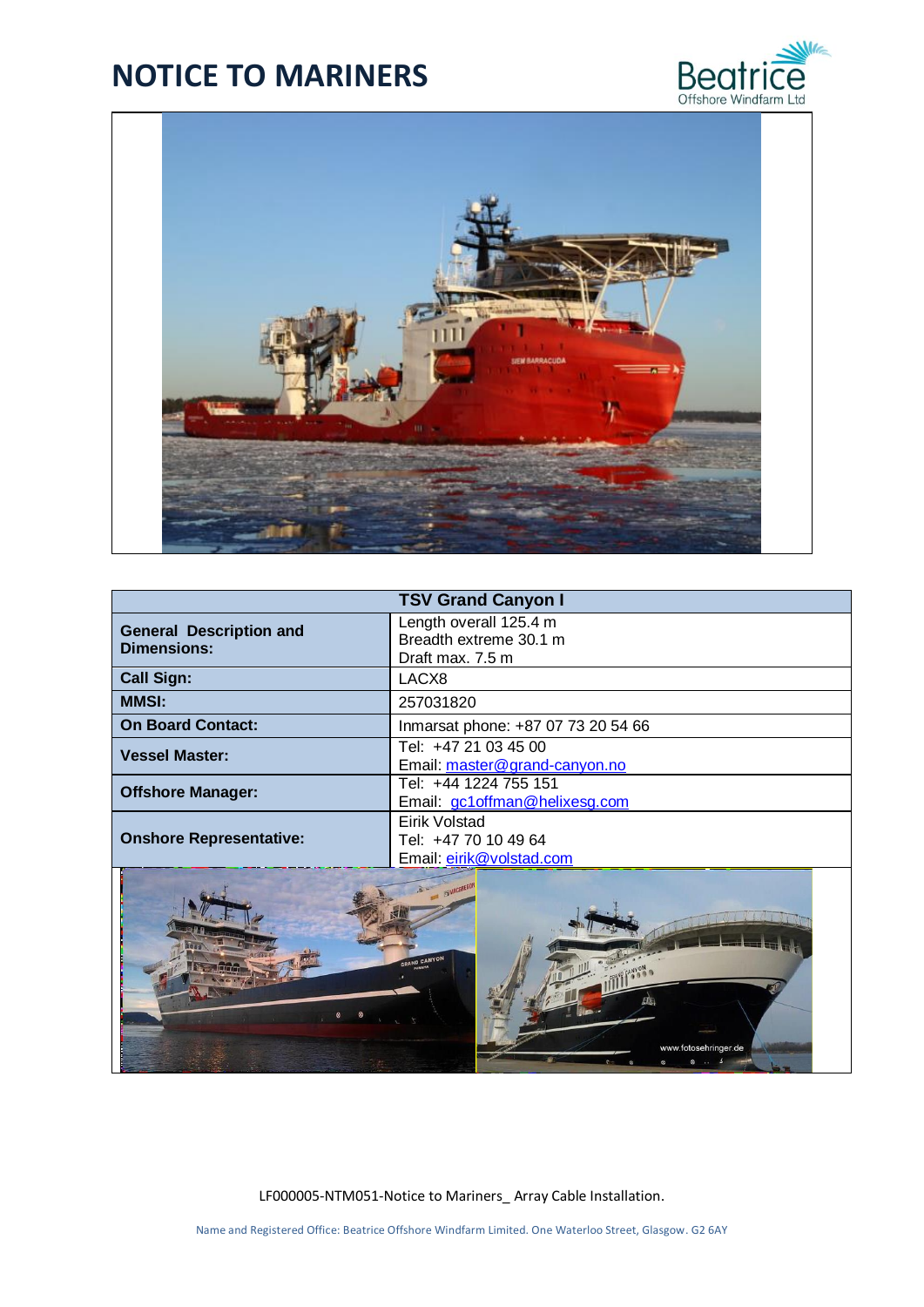

| <b>TSV Grand Canyon III</b>                          |                                                                    |
|------------------------------------------------------|--------------------------------------------------------------------|
| <b>General Description and</b><br><b>Dimensions:</b> | Length overall 127.5 m<br>Breadth moulded 25 m<br>Draft max. 7.5 m |
| <b>Call Sign:</b>                                    | LACJ8                                                              |
| <b>MMSI:</b>                                         | 257010590                                                          |
| <b>On Board Contact:</b>                             | Inmarsat phone: +87 07 73 20 57 09                                 |
| <b>Vessel Master:</b>                                | Tel: +47 21 34 52 21<br>Email: master@grand-canyon3.no             |
| <b>Offshore Manager:</b>                             | Tel: +44 1224 755 151<br>Email: gc3offman@helixesg.com             |
| <b>Onshore Representative:</b>                       | Eirik Volstad<br>Tel: +47 70 10 49 64<br>Email: eirik@volstad.com  |



#### **5. Crew transfers**

Crew transfers for the Seaway Aimery, Siem Barracuda and Grand canyon will be conducted in port or by CTV.

#### **6. Adverse Weather Conditions**

Should adverse weather occur during the commissioning works, the Cable installation vessels will cease operation and hold position until suitable working weather returns. In case of extreme weather the vessels will leave site for a port of refuge.

#### **7. General Safety Advice**

All vessels engaged in the construction activity will exhibit appropriate lights and shapes prescribed by the International Regulations for Preventing Collisions at Sea; relative to their operations. All vessels engaged in the activity will also transmit an Automatic Identification System (AIS) message.

Use of Safety Zones within the Beatrice Offshore Windfarm Construction Area:

The Secretary of State for Business, Energy and Industrial Strategy (BEIS) has approved the use of safety zones under the Energy Act 2004 for the installation of wind turbines and offshore transformer module foundations/substructures within the Beatrice Offshore Windfarm. The approval was granted on the 17th March 2017.

The Secretary of State has declared Safety Zones under the following terms: During Construction